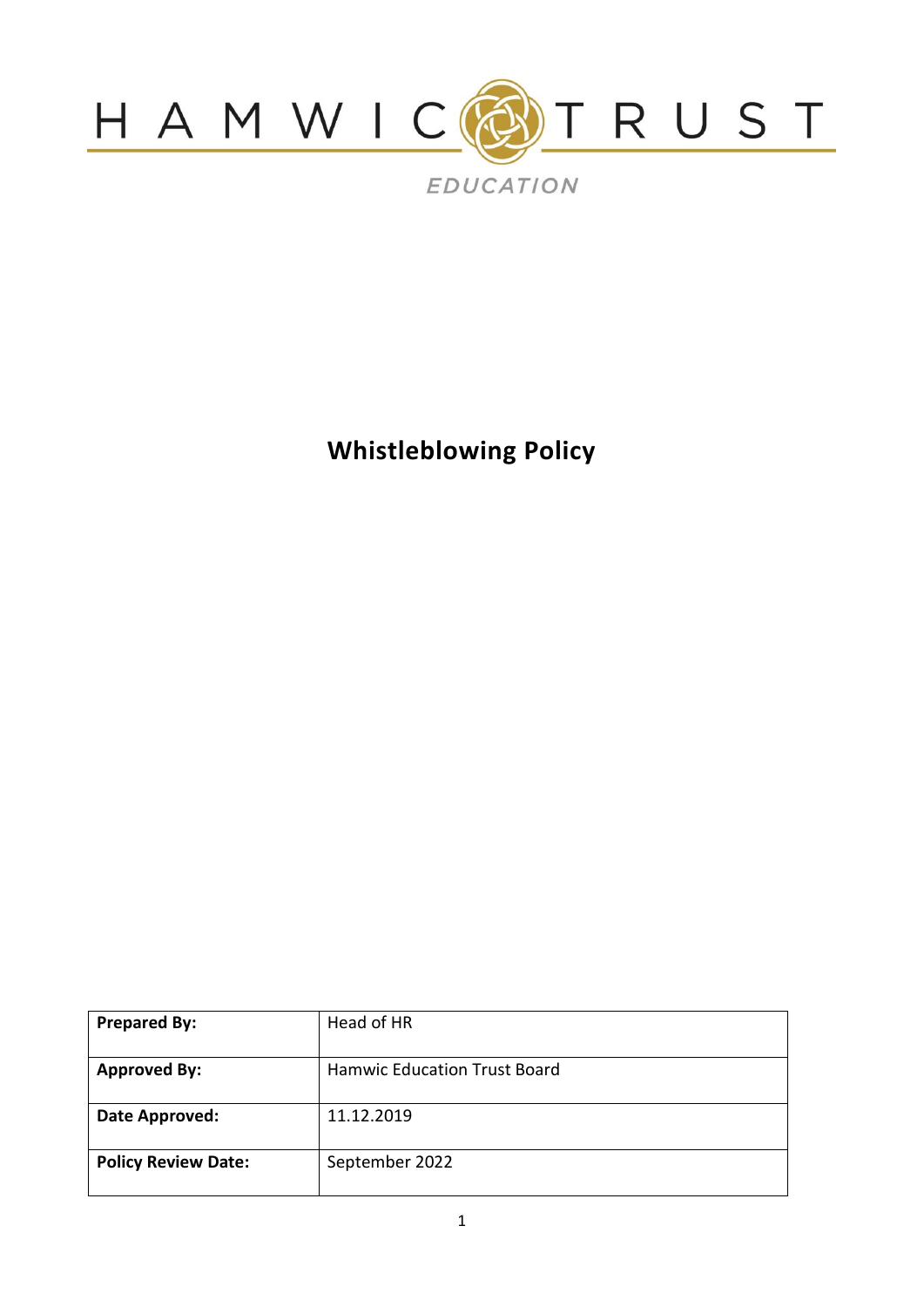# Contents

| 1. |     |  |  |  |  |  |
|----|-----|--|--|--|--|--|
| 2. |     |  |  |  |  |  |
| 3. |     |  |  |  |  |  |
| 4. |     |  |  |  |  |  |
| 5. |     |  |  |  |  |  |
| 6. |     |  |  |  |  |  |
| 7. |     |  |  |  |  |  |
|    | 7.1 |  |  |  |  |  |
|    | 7.2 |  |  |  |  |  |
|    | 7.3 |  |  |  |  |  |
| 8. |     |  |  |  |  |  |
|    | 8.1 |  |  |  |  |  |
|    | 8.2 |  |  |  |  |  |
| 9. |     |  |  |  |  |  |
|    | 10. |  |  |  |  |  |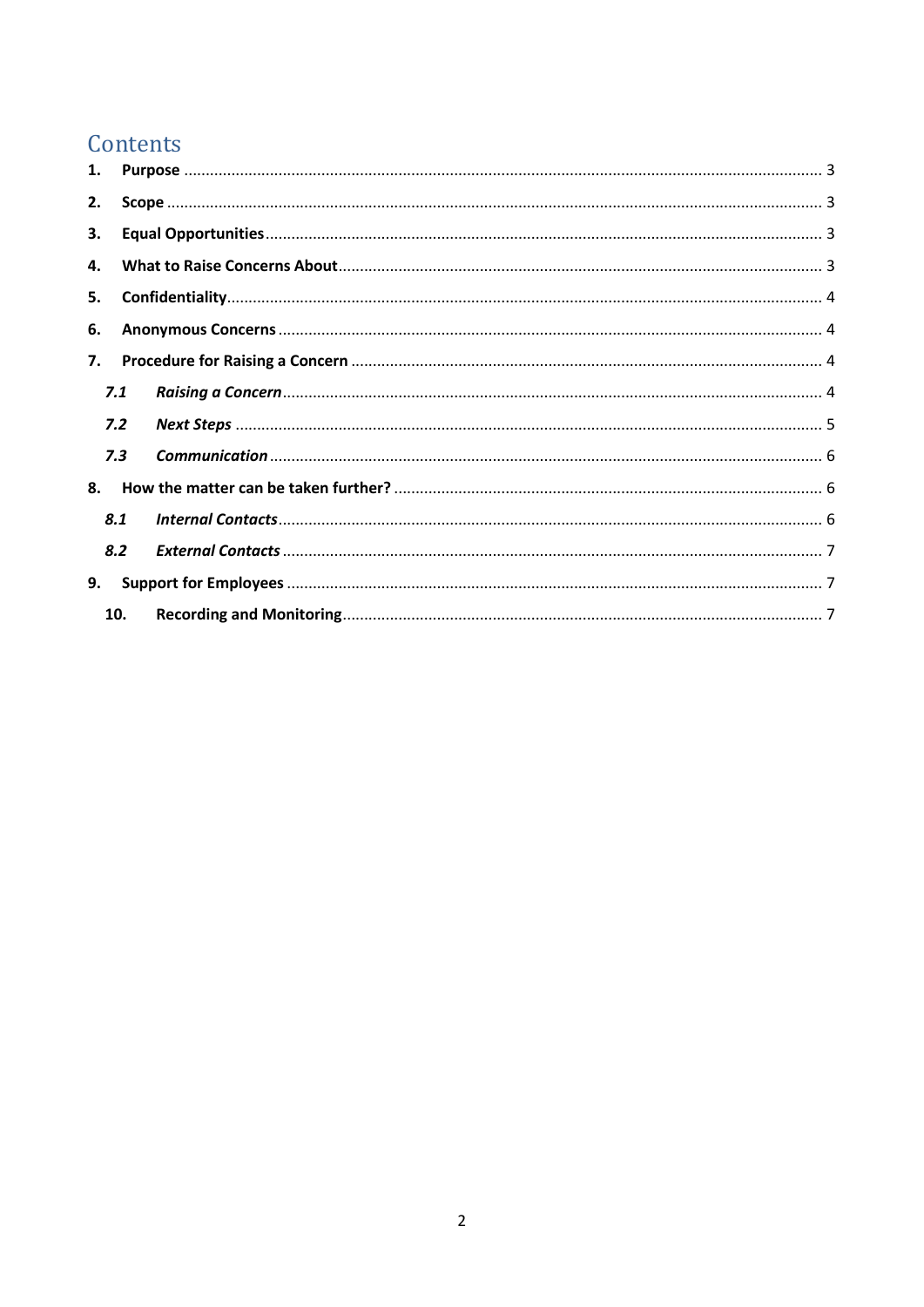### <span id="page-2-0"></span>**1. Purpose**

Hamwic Education Trust is committed to achieving the highest possible standards of openness, probity and accountability. The Trust recognises that is it important for all employees to be able to raise genuine concerns in an appropriate manner and in line with the Public Interest Disclosure act 1998.

The term whistleblowing can be defined as raising a concern in good faith about a wrong doing within an organisation. The concern must be a genuine concern about a crime, criminal offence, miscarriage of justice, dangers to health and safety and of the environment and has occurred or likely to occur.

Whistleblowing can only refer to situations that have arisen within a current or ex workplace.

## <span id="page-2-1"></span>**2. Scope**

The policy applies to all members of staff within Hamwic Education Trust. For the purposes of this policy the term "staff" means all members of staff within the Trust including permanent, fixed term and temporary staff. It also refers to governors, any third party representatives, agency workers and volunteers engaged with the Trust.

The policy covers concerns that fall outside of the scope of other procedures. It is not intended as recourse against financial or business decisions made by the Trust. Nor is it an alternative to well-established disciplinary or grievance procedures.

### <span id="page-2-2"></span>**3. Equal Opportunities**

The whistleblowing procedure must always be applied equitably and in accordance with employment law and the Trust Equal Opportunities Policy. Employees who make a disclosure will be fully supported and protected by the Trust and all disclosures will be treated in a consistent and fair way. Where a concern is raised in good faith, (or in bad faith in certain circumstances) an employee will be protected from detriment, harassment and victimisation.

The Trust will not tolerate any harassment or victimisation (including informal pressures) and will take appropriate action to protect employees who raise a concern in good faith.

Any investigation into allegations of potential malpractice will not influence or be influenced by any disciplinary or redundancy procedures already taking place concerning the employee.

No action will be taken against anyone who makes an allegation in good faith, reasonably believing it to be true, even if the allegation is not subsequently confirmed by the investigation.

Support will be provided to an employee raising a concern in order to minimise any difficulties which they may experience. This may include advice on giving evidence if needed. Meetings may if necessary, be arranged off-site and the employee will be given the opportunity of being represented if they so wish.

### <span id="page-2-3"></span>**4. What to Raise Concerns About**

The Public Disclosure Act 1998 lists matters about which disclosures can be raised, provided they are in the public interest, which are:

- that a criminal offence has been committed, is being committed or is likely to be committed, (e.g. fraud, corruption, sexual or physical abuse of pupils or others)
- that a person has failed, is failing or is likely to fail to comply with any legal obligation to which they are subject,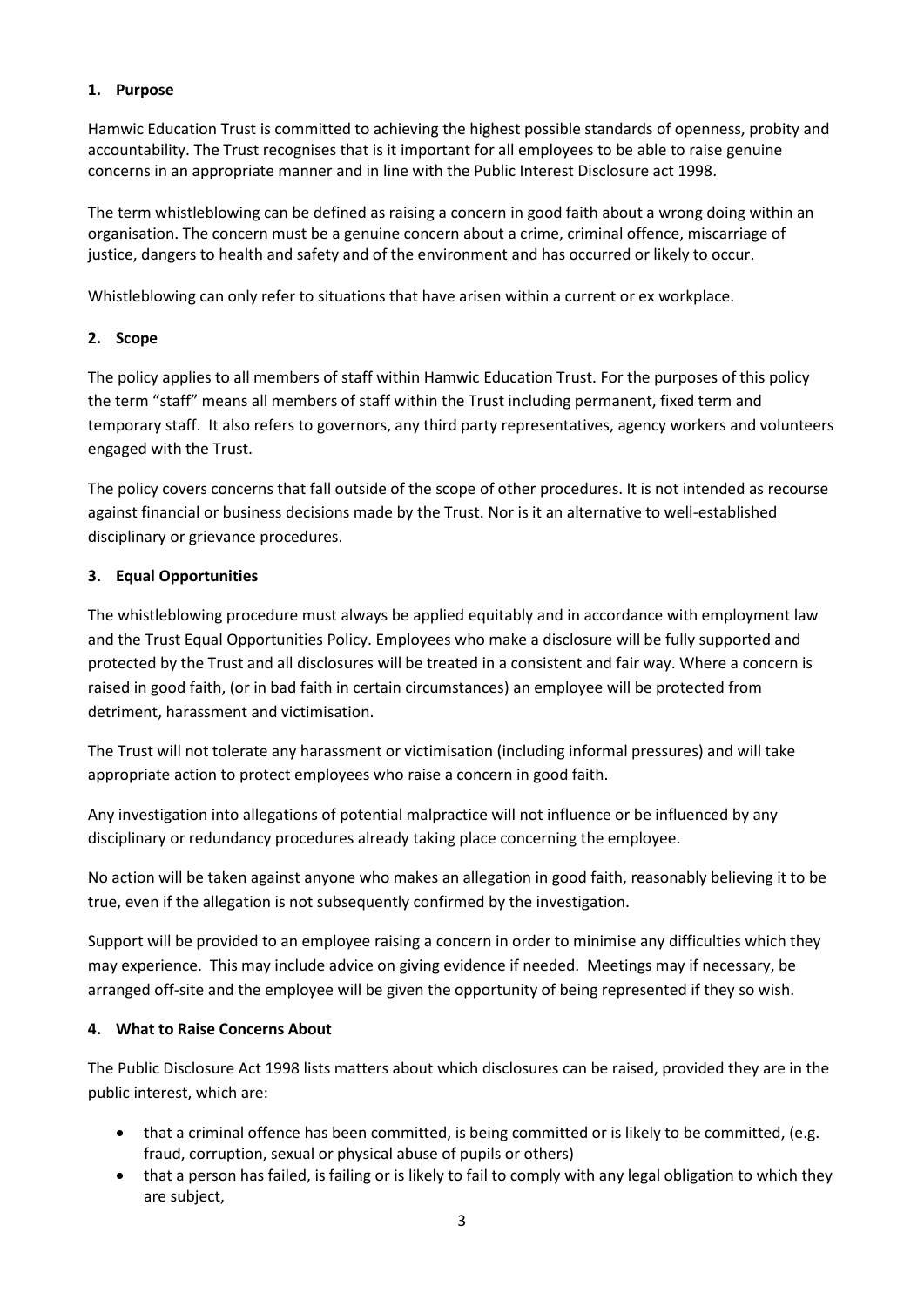- that a miscarriage of justice has occurred, is occurring or is likely to occur,
- that the health or safety of any individual has been, is being or is likely to be endangered,
- that the environment has been, is being or is likely to be damaged,
- that information tending to show any matter falling within any one of the preceding points above, has been, is being or is likely to be deliberately concealed.

Whistle blowers must act in the public interest, therefore personal grievances and complaints are not covered by this policy and should be raised through the Trust grievance, disciplinary or complaints policy. Copies of policies can be obtained through the school office or the school intranet.

### <span id="page-3-0"></span>**5. Confidentiality**

All concerns raised will be treated with confidence and consideration will be made in order to maintain the employee's confidentiality (please see Section 6 below). In some circumstances, however it may not be possible to maintain confidentiality if the concern is subject to an external investigation or requires third party involvement. The employee will be advised if their confidentiality cannot be maintained (before the confidentiality is broken).

### <span id="page-3-1"></span>**6. Anonymous Concerns**

Employees are encouraged to put their name to any concern raised and will be afforded the protection outlined in Section 3 of this policy. Should they wish to remain anonymous, every effort will be made to retain their anonymity. Concerns expressed anonymously are much less powerful, but they will be treated with caution and considered at the discretion of the Trust. In exercising this discretion, the factors to be taken into account would include:

- The seriousness of the issues raised
- The credibility of the concern, and
- The likelihood of obtaining the necessary information and confirmation of the allegation

### <span id="page-3-2"></span>**7. Procedure for Raising a Concern**

### <span id="page-3-3"></span>*7.1 Raising a Concern*

If the employee suspects wrongdoing in the workplace:

- They must not approach or accuse the individuals directly
- They must not try to investigate the matter themselves
- They must not convey their suspicions to anyone other than those with the proper authority

Employees should raise concerns in the first instance with their line manager. If the staff member believes their manager is involved in the malpractice, they may raise their concern with a more senior member of staff.

Concerns may be raised orally, or preferably, in writing. The concern should include as much detail as possible (names, dates, places, history of the concern and reason for the concern). The employee must also indicate if the concern is to be treated in confidence. The person hearing the concern should record the concern with as much evidence as possible in order to determine whether there are reasonable grounds for raising a concern.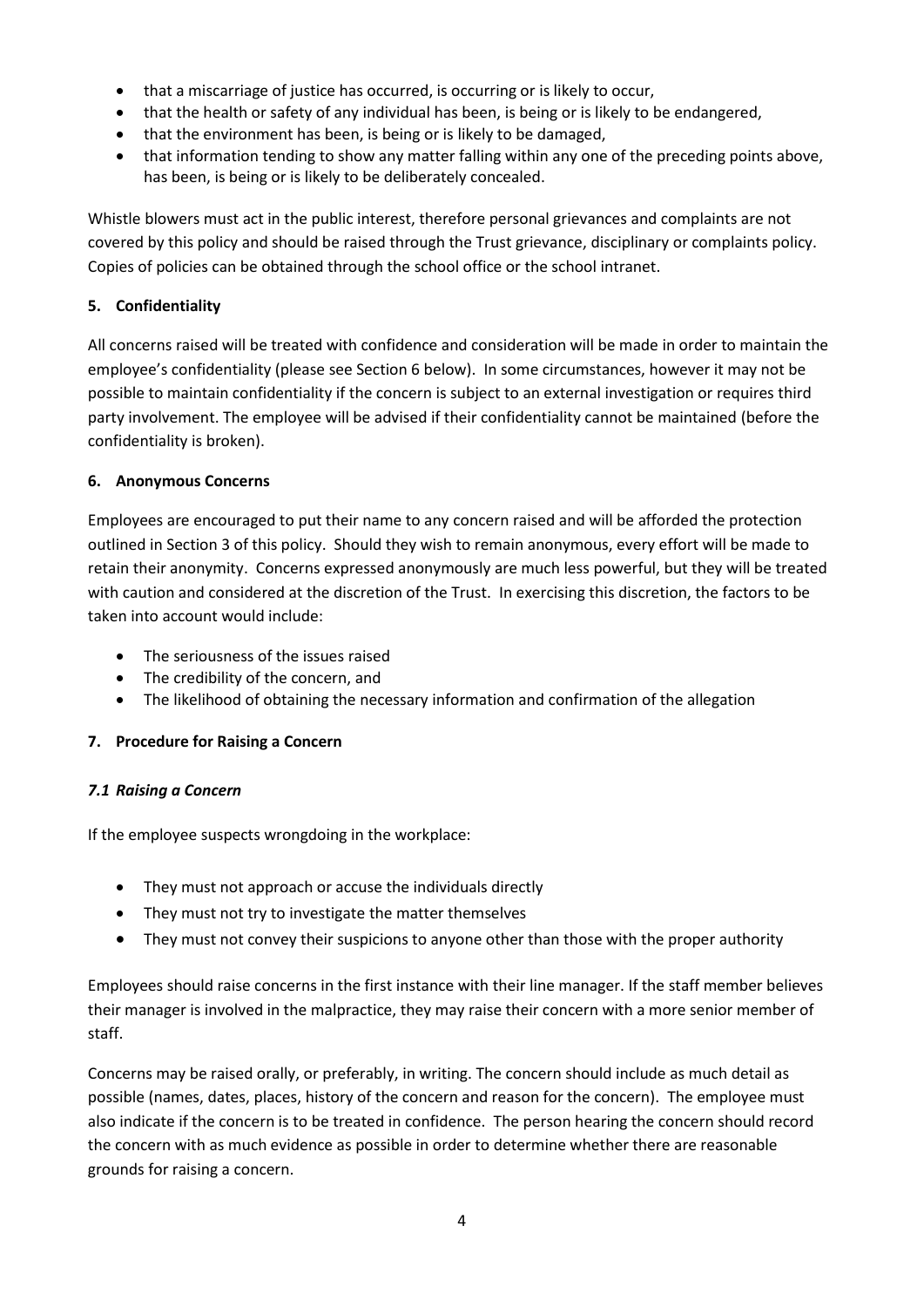Employees may wish to seek advice from their Trade Union or professional association before raising a concern.

# <span id="page-4-0"></span>*7.2 Next Steps*

Line Managers should in the first instance contact the Trust Head of HR if an employee has raised a concern to them, who will determine whether it is a 'qualifying disclosure' under the Act, by considering the following:

- Whether any factual information was actually disclosed, as opposed to opinion only
- Whether the individual making the disclosure believed that the information tended to show that the matter is occurring or is likely to occur; and
- Whether that belief was reasonable.

If the above criteria are met, the concern will qualify as a protected disclosure, and the remainder of this procedure will apply. If the criteria are not all met but the staff member's concern was made in good faith, investigations should still take place into the concerns and the staff member should not be discriminated against because they have raised such a concern.

Within ten working days of a concern being raised, the Trust will write to the employee:

- Acknowledging that the concern has been received and who will be dealing with it
- When an employee raises a concern they may be asked how they think the concern should be best resolved. If the employee has any personal interest, they should disclose this at the outset. Should an employee's concern fall within another policy, for example, the Grievance Policy, they will be told this is the case.
- Indicating how it proposes to deal with the matter
- Giving an estimate of how long it will take to provide a final response
- Telling the employee whether any initial enquiries have been made, and
- Telling the employee whether further investigations will take place, and if not, why not
- Inform the employee whether the complaint will remain confidential or not (and if not, provide an explanation as to why this cannot be the case)
- Naming an independent person to support the employee during any investigation and attendance at meetings e.g. trade union official

The action taken will depend on the nature of the concern. There may be preliminary enquiries or an internal investigation and depending on the nature of the issue raised, the response may be one or more of the following:

- An internal management investigation
- A disciplinary investigation in accordance with the Disciplinary policy
- Referral to the police
- Referral to the local governing body
- Referral to the Trust
- An independent investigation
- No case to answer

Concerns or allegations which fall within the scope of specific procedures (for example child protection) will normally be referred for consideration under that relevant procedure. Policies can be obtained from the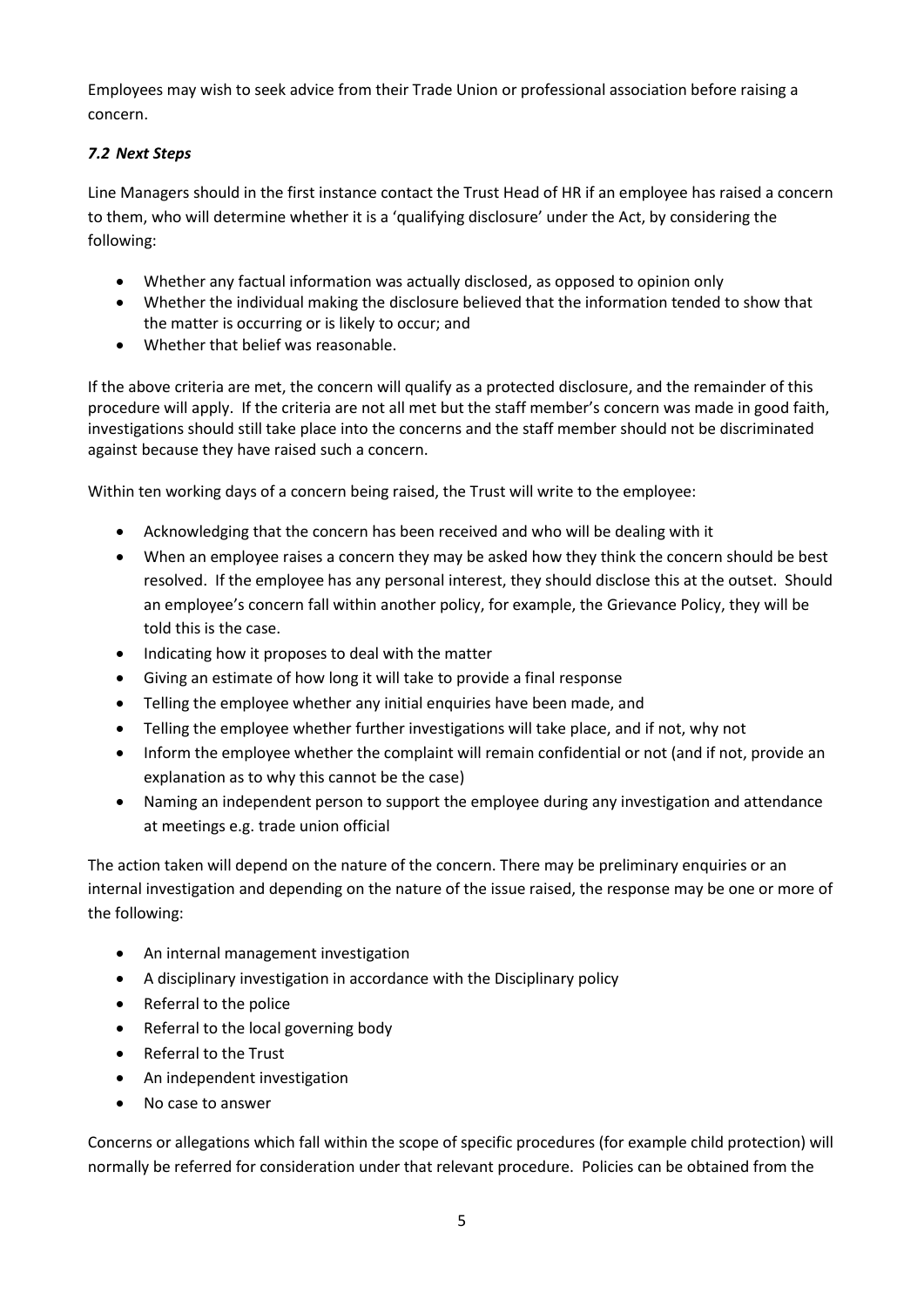school office or school intranet. Some concerns may be resolved by agreed action without the need for investigation. If urgent action is required, this may be taken before any investigation is conducted.

If it is found that the allegation was made for malicious purposes of for personal gain, the Trust will deal with this under the Disciplinary procedure.

### <span id="page-5-0"></span>*7.3 Communication*

Subject to legal constraints and the need to protect the rights of individuals, the employee raising the concern will be informed of the outcome of any investigation. For reasons of sensitivity and confidentiality, all communications with a staff member who takes action under this procedure will be sent to their home address, unless an alternative arrangement has been mutually agreed.

The Trust Board will be made aware of the outcome of any concern raised through the Whistleblowing policy.

### <span id="page-5-1"></span>**8. How the matter can be taken further?**

In the event that a staff member feels that their concerns have not been resolved through the above process, they may write to the CEO, if they have not already been involved, outlining their concern, the action taken to date and the reasons for their dissatisfaction.

Within 10 working days of a concern being raised, the CEO will write to the staff member to acknowledge that the concern has been received and indicate what further steps will be taken, as well as providing an estimate of the time it will take to provide a final response. The CEO may decide to set up a small group, where appropriate, to investigate the concerns. The CEO will then inform the staff member of the outcome of this process.

| Concern            | <b>Contact</b>                 | <b>Telephone Number</b> | <b>Email</b>                |
|--------------------|--------------------------------|-------------------------|-----------------------------|
| Initial concern    | Raise with line manager        |                         |                             |
| Line manager to    | Head of HR                     | 023 8078 6833           | beverley.collins@hamwic.org |
| raise concern with | <b>Bev Collins</b>             |                         |                             |
| Head of HR         |                                |                         |                             |
| Line manager to    | Deputy Chief Executive         | 023 8078 6833           | gemma.carr@hamwic.org       |
| raise concern with | (Business)                     |                         |                             |
| Deputy CEO         | Gemma Carr                     |                         |                             |
| (Business) in the  |                                |                         |                             |
| absence of Head of |                                |                         |                             |
| HR.                |                                |                         |                             |
| If unhappy with    | <b>Chief Executive Officer</b> | 023 8078 6833           | robert.farmer@hamwic.org    |
| outcome received   | Robert Farmer                  |                         |                             |

### <span id="page-5-2"></span>*8.1 Internal Contacts*

Or in writing for the attention of the above to:

Hamwic Education Trust Unit E, The Mill Yard Nursling Street Southampton SO16 0AJ